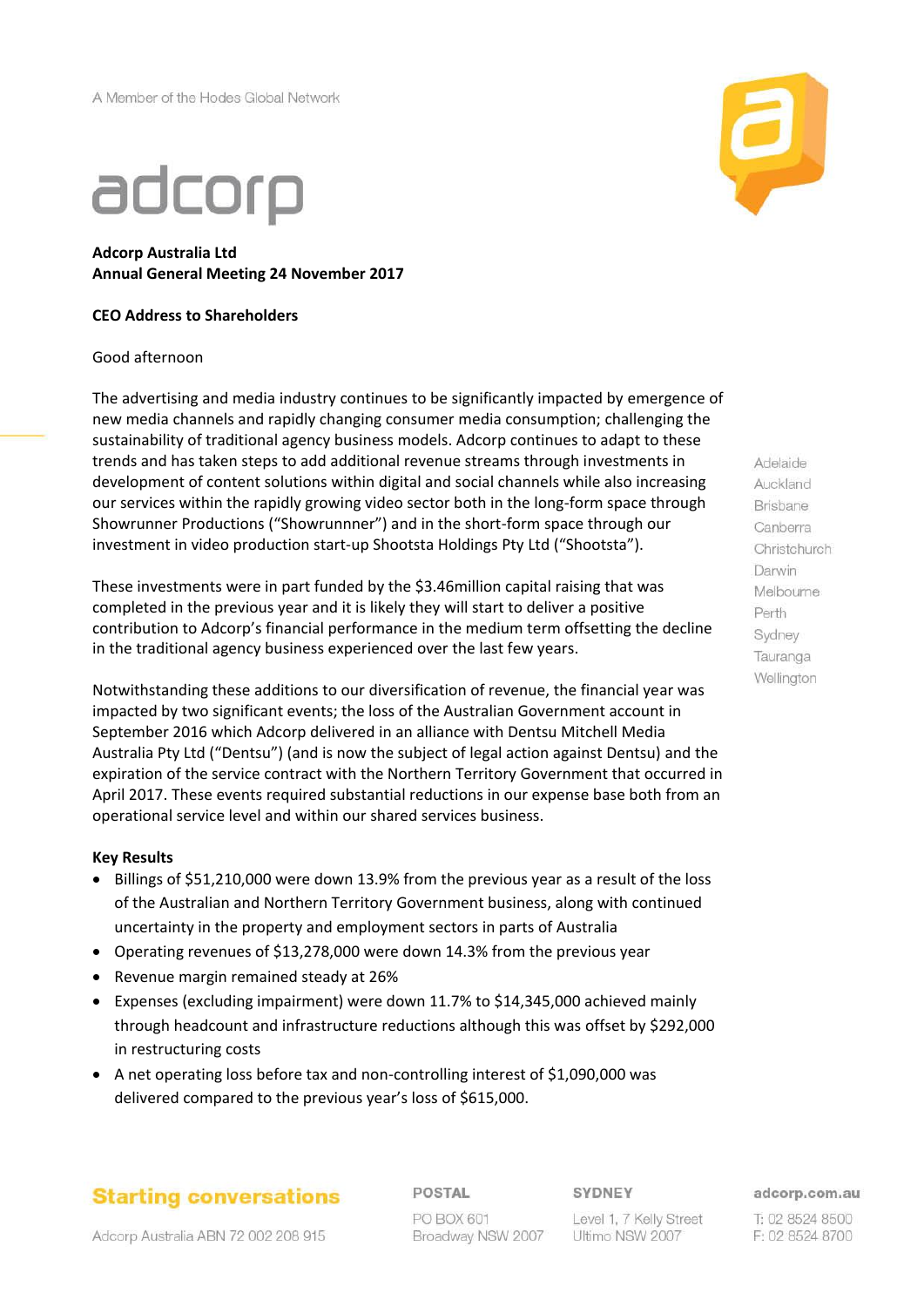## **Business Performance Overview**

The Australian Agency business, which comprises non-government and is predominantly property marketing services, improved performance with our traditional media income base stabilising after declining for the last several years. However new business in our service lines of digital development, creative services and video production were below expectations.

Our core media business was restructured with a focus on developing and delivering insight-led media strategies along with providing live, transparent reporting direct to clients highlighting campaign performance.

Adcorp's in-house digital development team developed a number of new services including social media strategy and content development and management in addition to streamlining our production processes that allow us to offer cost effective digital asset platforms within a short space of time.

Leveraging our New Zealand business's leadership in the field of employer branding and candidate attraction, we returned our focus to this service line in Australia and we are generating a number of opportunities for projects with leading Australian businesses. Our new business development team along with our new products and services have seen significant growth in our pipeline of new business opportunities and the focus is now on successfully converting these.

After a promising start to the year managing Local Government election services advertising, Adcorp's New Zealand business saw a reduction in revenues in the second half despite delivering significant digital projects for major brands and ended the year slightly below the prior year.

Based on the Gold Coast, Quadrant Creative, a 75% owned subsidiary of Adcorp specialising in residential property marketing solutions, saw growth as a number of their clients expanded into new territories and took up additional creative services.

Showrunner expanded production with the securing of a milestone contract to deliver 24 episodes of television for a global subscription video provider, based on Showrunner's successful '72' format. The first 12 episodes of this contract have been completed and we expect a global broadcast date to be confirmed shortly. In addition a documentary pilot has been completed for another subscription provider and this should also shortly be airing in Australia. Additional investment in technology services and equipment to support the delivery of these programs will subsequently benefit other future productions. Sales of our three previously completed series continue through our distributor network.

On 22 July 2016 Adcorp acquired a 15% stake in the Shootsta for \$965,000 consideration (a mix of cash and in kind services). Shootsta is an innovative start-up providing its clients with filming equipment and an editing hub that allows the rapid turnaround of high-quality

# **Starting conversations**

POSTAL PO BOX 601 Broadway NSW 2007 SYDNEY

Level 1, 7 Kelly Street Ultimo NSW 2007

adcorp.com.au

T: 02 8524 8500 F: 02 8524 8700

Adcorp Australia ABN 72 002 208 915



Adelaide Auckland Brisbane Canberra Christchurch Darwin Melbourne Perth Sydney Tauranga Wellington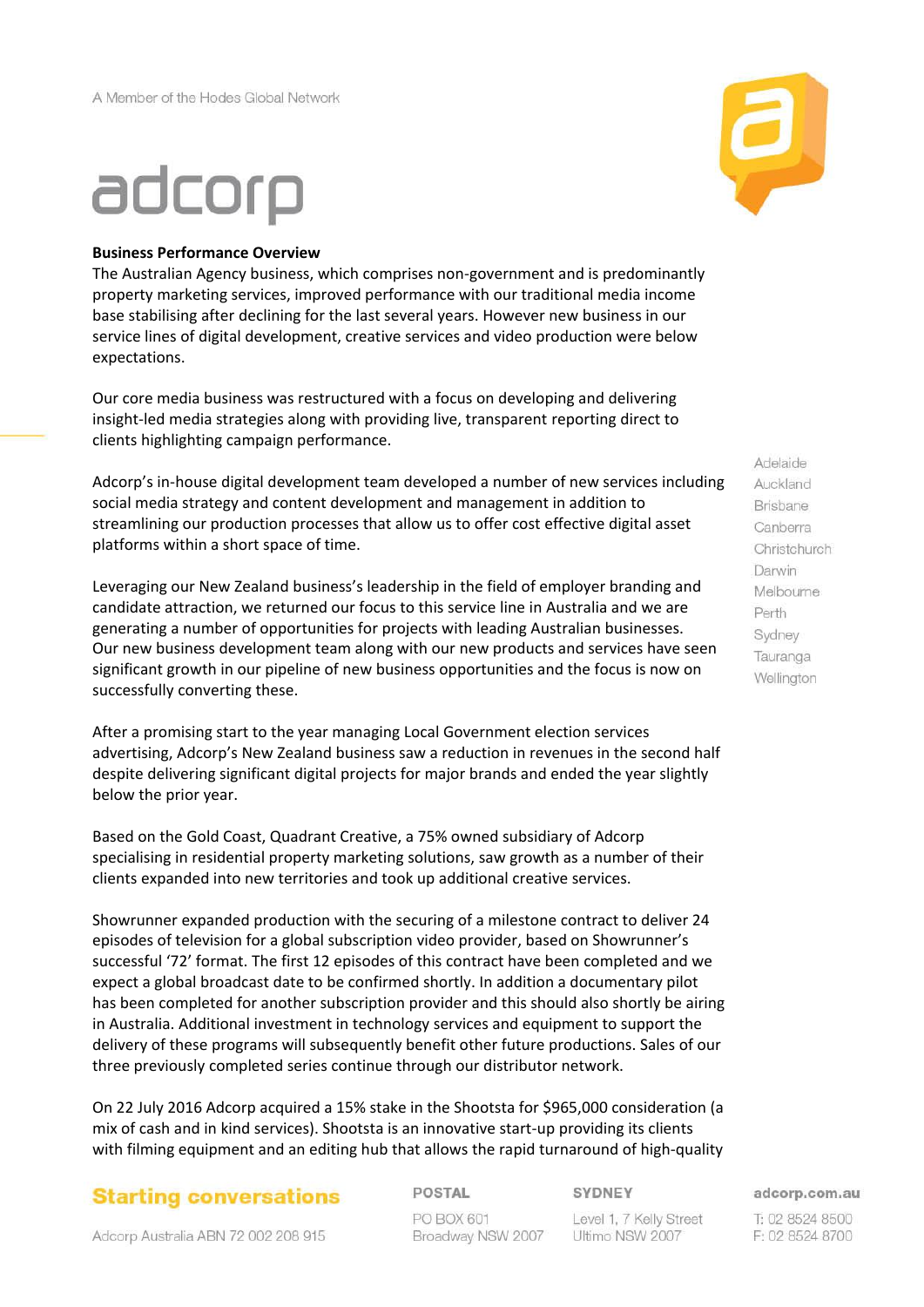video content. Shootsta continues to perform in line with sales expectations and has established relationship with a number a large well known clients and brands. The focus is now on global expansion and the business has now entered both the Singapore and United States markets with expansion into Europe planned for 2018.

Dentsu's decision to terminate Adcorp in respect of the services that Adcorp provided to them in relation to the Australian Government Master Media Agency Contract has significantly impacted Adcorp's future earnings and all necessary steps are being taken to aggressively pursue the issue. On 28 April 2017, Adcorp lodged a Statement of Claim in the Supreme Court of New South Wales against Dentsu in relation to this termination of services. Dentsu has lodged a counter claim, however Adcorp maintains Dentsu's claim is largely unsubstantiated and will vigorously defend this position. The legal case is ongoing with the next key date being early December at which a trial date is likely to be set.

The Company's cash balance as at 30 June 2017 of \$3,055,000 declined from \$4,639,000 as at 30 June 2016. This is in part a result of the \$765,000 cash payments for the investment in Shootsta and investment in TV projects currently in production by Showrunner. Cash outflows from operating activities were \$112,000 which demonstrates the Company's focus on managing cash flow through ongoing cost reductions and rigour in cash collections.

We continue to focus on a number of key areas to address the lack of profitability and these include:

- Realisation of revenue and profit contribution from our new business lines
- Accelerated growth in new business development
- Ongoing focus on employee utilisation and job/client profitability
- Ongoing review and reduction of infrastructure costs in line with changing business requirements
- Identification and assessment of other investment opportunities that deliver sustainable profitability
- Resolution of our legal case against Dentsu Mitchell



Adelaide Auckland Brisbane Canberra Christchurch Darwin Melbourne Perth Sydney Tauranga Wellington

# **Starting conversations**

POSTAL

PO BOX 601 Broadway NSW 2007 SYDNEY

Level 1, 7 Kelly Street Ultimo NSW 2007

adcorp.com.au

T: 02 8524 8500 F: 02 8524 8700

Adcorp Australia ABN 72 002 208 915